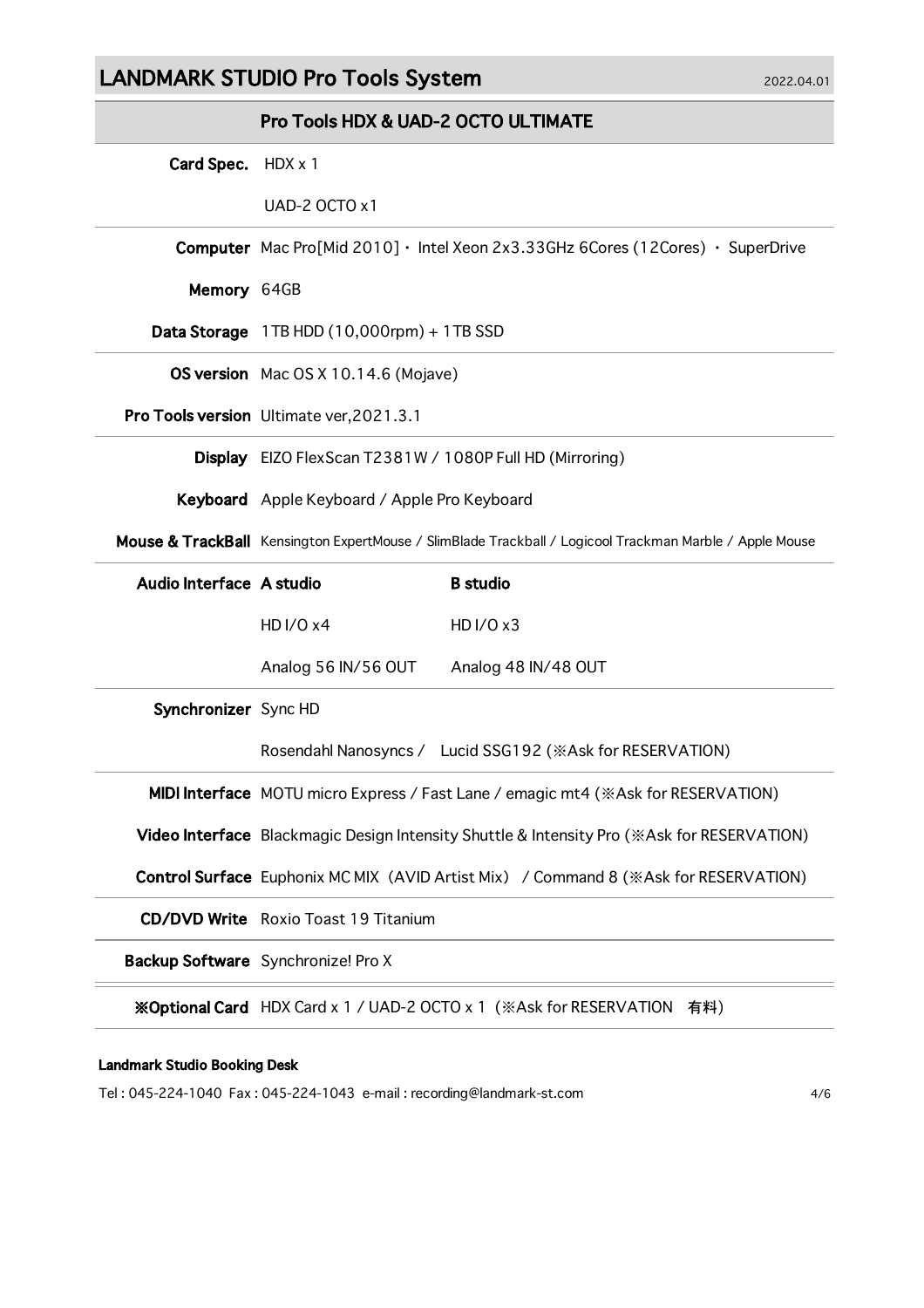# **Plug-Ins List** 2022.04.01

| Manufacture                          | <b>Name</b>                                                                                                     |                        |                            |                       |  |
|--------------------------------------|-----------------------------------------------------------------------------------------------------------------|------------------------|----------------------------|-----------------------|--|
| Avid                                 | AutoPan                                                                                                         | Maxim                  | Tel-Ray Delay              | Orange Phaser         |  |
|                                      | BF-2A / BF-3A / BF-76                                                                                           | ModDelay III           | TimeAdjuster/Time Shift    | Pitchll               |  |
|                                      | <b>Channel Strip</b>                                                                                            | Moogerfooger Bundle    | Trim                       | ProCompressor         |  |
|                                      | D-Verb                                                                                                          | Normalize-Gain         | Voce Bundle                | ProExpander           |  |
|                                      | Dynamics III                                                                                                    | <b>Pultec Bundle</b>   | X-Form                     | ProLimiter            |  |
|                                      | Eleven Mkll                                                                                                     | Purple Audio MC77      | <b>BBD</b> Delay           | ProMultibandDynamics  |  |
|                                      | EQ III                                                                                                          | <b>Reel Tape Suite</b> | <b>Black Op Distortion</b> | ProSubharmonic        |  |
|                                      | Fairchild660/670                                                                                                | <b>ReverbOne</b>       | <b>Black Shiny Wah</b>     | Roto Speaker          |  |
|                                      | Focusrite d2/d3                                                                                                 | Reverse-DC Removal     | <b>Black Spring</b>        | Space                 |  |
|                                      | Impact                                                                                                          | ReVive II              | C <sub>1</sub> Chorus      | Studio Reverb         |  |
|                                      | <b>InTune</b>                                                                                                   | SansAmp PSA-1          | <b>DC</b> Distortion       | Tape Echo             |  |
|                                      | Invert-Duplicate                                                                                                | SignalGenerator        | Flanger                    | Tri-Knob Fuzz         |  |
|                                      | JOEMEEK SC2/VC5                                                                                                 | Smack                  | Gray Compressor            | Vibe Phaser           |  |
|                                      | LoFi/RectiFi/SciFi/VariFi                                                                                       | Sound Replacer         | Green JRC Overdrive        | <b>White Boost</b>    |  |
| <b>AIR Music</b>                     | AIRChorus                                                                                                       | AIRFrequencyShifter    | AIRPhaser                  | Boom                  |  |
| <b>Technology</b>                    | AIRDistortion                                                                                                   | AIRFuzz-Wah            | AIRReverb                  | DB-33                 |  |
|                                      | AIRDynamicDelay                                                                                                 | <b>AIRKIIEQ</b>        | AIRSpringReverb            | MiniGrand             |  |
|                                      | AIREnhancer                                                                                                     | AIRLo-Fi               | AIRStereoWidth             | <b>Structure Free</b> |  |
|                                      | AIREnsemble                                                                                                     | AIRMulti-Chorus        | AIRTalkbox                 | Vacuum                |  |
|                                      | AIRFilterGate                                                                                                   | AIRMulti-Delay         | AIRVintageFilter           | Xpand2!               |  |
|                                      | AIRFlanger                                                                                                      | AIRNon-LinearReverb    |                            |                       |  |
| <b>Antares</b>                       | Auto-Tune Pro                                                                                                   |                        |                            |                       |  |
| Celemony                             | Melodyne 4 & 5 studio                                                                                           |                        |                            |                       |  |
| <b>Eventide</b>                      | Anthology XI Bundle                                                                                             |                        |                            |                       |  |
| Fabfilter                            | Total bundle + Pro-Q3                                                                                           |                        |                            |                       |  |
| <b>Flux</b>                          | Epure +AAX DSP                                                                                                  | <b>Bitter Sweet</b>    | Stereo Tool                |                       |  |
|                                      | Pure Analyzer System (Live, Metering, Multichannel Option)                                                      |                        |                            |                       |  |
| <b>iZotope</b>                       | Post Production Suite 6 (RX 9 Advanced, Dialogue Match, Neutron 3 Advanced, Nectar 3 Plus, Insight 2, and more. |                        |                            |                       |  |
|                                      | Ozone 9 Advanced                                                                                                |                        |                            |                       |  |
| Line 6                               |                                                                                                                 |                        |                            |                       |  |
|                                      | Echo Farm                                                                                                       |                        |                            |                       |  |
| <b>McDSP</b>                         | Everything Pack HD                                                                                              |                        |                            |                       |  |
| Nomad Factory                        | Integral Studio Pack 3                                                                                          |                        |                            |                       |  |
| M.D.W.                               | MDW Hi-Res Parametric EQ 5                                                                                      |                        |                            |                       |  |
| <b>Plugin Alliance</b> All Plug-Ins  |                                                                                                                 |                        |                            |                       |  |
| Serato                               | Pitch 'n Time Pro 3                                                                                             |                        |                            |                       |  |
| Sonnox                               | Oxford R3 EQ + GML Option (G5)                                                                                  |                        |                            |                       |  |
| <b>Soundtoys</b>                     | Soundtoys 5                                                                                                     |                        |                            |                       |  |
|                                      | <b>Synchro Arts</b> VocAlign Project 3                                                                          |                        |                            |                       |  |
|                                      | Universal Audio UAD-2 OCTO Ultimate + Add Plug-Ins (別紙参照)                                                       |                        |                            |                       |  |
| <b>Waves</b>                         | Mercury + Studio Classics Collection + Abbey Road Collection                                                    |                        |                            |                       |  |
| <b>※Option (Ask for RESERVATION)</b> |                                                                                                                 |                        |                            |                       |  |

#### Landmark Studio Booking Desk 5/6

Tel : 045-224-1040 Fax : 045-224-1043 e-mail : recording@landmark-st.com